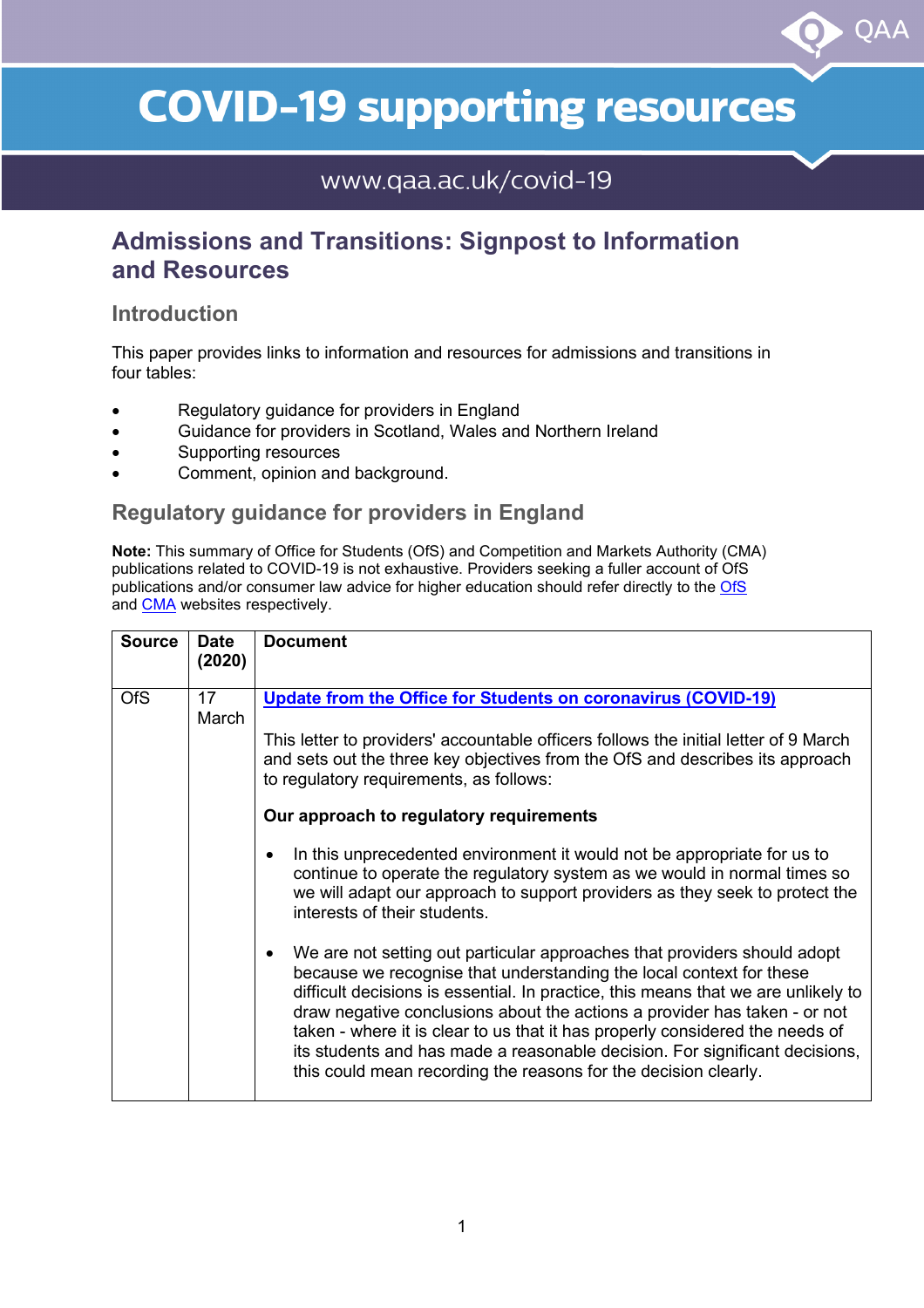|            |             | Providers' governing bodies and leadership teams will need to make good<br>$\bullet$<br>judgements about the actions necessary to protect the interests of students<br>and, in particular, to ensure that students have effective pastoral support.<br>This is consistent with our routine approach to management and<br>governance matters.<br>We expect to write again to accountable officers shortly with more detailed<br>$\bullet$<br>guidance about routine regulatory requirements, including a reduced<br>requirement for reportable events.<br>We intend to limit our requirements to the minimum necessary to ensure<br>$\bullet$<br>that students' interests are protected as far as is reasonably practicable in<br>the current environment.                                                                                                                                                                                                                                                                                                                                                                                                                                                                                                                                                                                                                                                                                                                                                               |
|------------|-------------|-------------------------------------------------------------------------------------------------------------------------------------------------------------------------------------------------------------------------------------------------------------------------------------------------------------------------------------------------------------------------------------------------------------------------------------------------------------------------------------------------------------------------------------------------------------------------------------------------------------------------------------------------------------------------------------------------------------------------------------------------------------------------------------------------------------------------------------------------------------------------------------------------------------------------------------------------------------------------------------------------------------------------------------------------------------------------------------------------------------------------------------------------------------------------------------------------------------------------------------------------------------------------------------------------------------------------------------------------------------------------------------------------------------------------------------------------------------------------------------------------------------------------|
| <b>OIA</b> | 18<br>March | <b>Complaints arising from Coronavirus (COVID-19) disruption</b><br>This briefing note for providers from the Office of the Independent Adjudicator<br>(OIA) includes information on a range of complaint scenarios relating to:<br>Halls of residence and accommodation<br>$\bullet$<br>Teaching (eg the provider cannot deliver teaching, or wishes to extend<br>$\bullet$<br>or intensify teaching)<br>Assessments (eg the provider has to cancel exams; creative and<br>$\bullet$<br>performing arts students may miss opportunities to exhibit or showcase<br>their work)<br>Cancellation of placements (eg placement providers stop offering<br>$\bullet$<br>placements)<br>Requests for special consideration (eg students can't sit exams or<br>$\bullet$<br>complete assessments for good reason)<br>Study abroad (eg students studying abroad are affected by local<br>٠<br>restrictions, or students intending to study abroad have their plans<br>disrupted)<br>Behaviour (eg students are victimised or abused)<br>$\bullet$<br>Communication and reassurance (eg poor communication increases<br>$\bullet$<br>anxiety)<br>Supporting students (eg some students are more seriously affected than<br>٠<br>others, or the provider's student welfare systems are overwhelmed)<br>Process delays (eg the provider cannot manage internal processes such as<br>$\bullet$<br>holding hearings because of staffing delays or because students cannot<br>attend<br>See also: <b>Coronavirus FAQ for students</b> |
| <b>CMA</b> | 20<br>March | <b>CMA COVID-19 taskforce</b><br>Information about the taskforce established by the Competition and Markets<br>Authority (CMA) to protect consumers against businesses seeking to exploit the<br>exceptional circumstances brought about by COVID-19.                                                                                                                                                                                                                                                                                                                                                                                                                                                                                                                                                                                                                                                                                                                                                                                                                                                                                                                                                                                                                                                                                                                                                                                                                                                                   |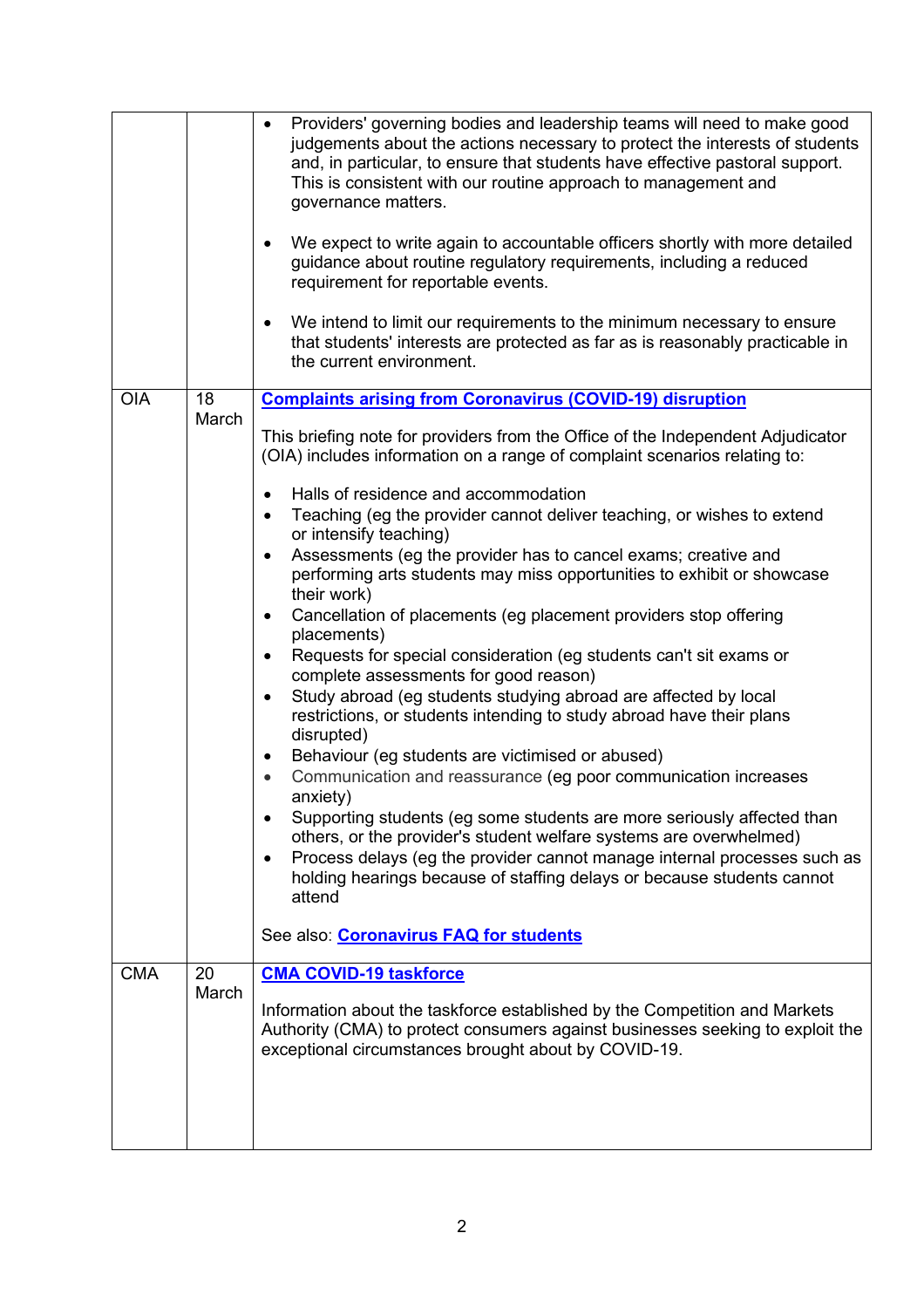| <b>OfS</b> | 25<br>March | <b>Regulatory requirements during the coronavirus (COVID-19) pandemic</b>                                                                                                                                                                                                                                                                                                                                                                             |
|------------|-------------|-------------------------------------------------------------------------------------------------------------------------------------------------------------------------------------------------------------------------------------------------------------------------------------------------------------------------------------------------------------------------------------------------------------------------------------------------------|
|            |             | Letter to providers from Susan Lapworth, Director of Competition and<br>Registration, OfS, with an appendix (Annex A) detailing the temporary changes<br>being made to regulatory requirements from 25 March until further notice. The<br>letter states:                                                                                                                                                                                              |
|            |             | Approach to teaching and assessment: Our expectation is that providers<br>should make all reasonable efforts to enable students to complete their studies,<br>for achievement to be reliably assessed, for qualifications to be awarded<br>securely, and to enable a fair and robust admissions process for 2020-21<br>entrants.                                                                                                                      |
|            |             | Providers will already be making these arrangements and we expect only to<br>take regulatory action where we consider that reasonable efforts have not been<br>made or where standards have been compromised. We will not prescribe a<br>particular approach and are working with the Quality Assurance Agency (QAA)<br>to provide models of good practice that providers may find helpful.                                                           |
|            |             | <b>Consumer rights: It will continue to be necessary for providers to provide clear</b><br>communication (eg by email) to students to notify them about the changes in<br>advance of them taking effect, the reasons for these, the impact the changes<br>are likely to have, and the options available to students to avoid the changes<br>without being adversely affected.                                                                         |
|            |             | Admissions: We do not expect to see changes to offers already made to<br>applicants for 2020-21 as a result of coronavirus. In particular, we do not<br>consider that changing a conditional to an unconditional offer in response to the<br>current situation is likely to be in the best interests of students. Where we see<br>such practices taking place we will take such action as we deem appropriate to<br>protect the interest of students. |
| <b>OfS</b> | 25<br>March | <b>Guidance for providers about reportable events during coronavirus</b><br>(COVID-19) pandemic                                                                                                                                                                                                                                                                                                                                                       |
|            |             | This guidance introduces two 'narrowly defined reportable events': short-term<br>financial risk and a requirement to report 'significant changes' to delivery of<br>higher education.                                                                                                                                                                                                                                                                 |
|            |             | The latter covers the suspension or cessation of delivery of higher education,<br>the loss of professional and statutory regulatory body accreditation, the inability<br>to award credit or qualifications, the transfer of students between teaching<br>sites, and the withdrawal of offers that have already been made. However, a<br>provider does not have to report that it:                                                                     |
|            |             | has moved teaching and assessment to an online or other delivery method<br>has temporarily closed a campus or the provider as a whole, as long as<br>$\bullet$<br>teaching continues to be delivered<br>has postponed the planned start date of a course<br>٠<br>has transferred offers to an equivalent course due to start in 2020-21<br>٠                                                                                                          |
|            |             | (paragraph 23).                                                                                                                                                                                                                                                                                                                                                                                                                                       |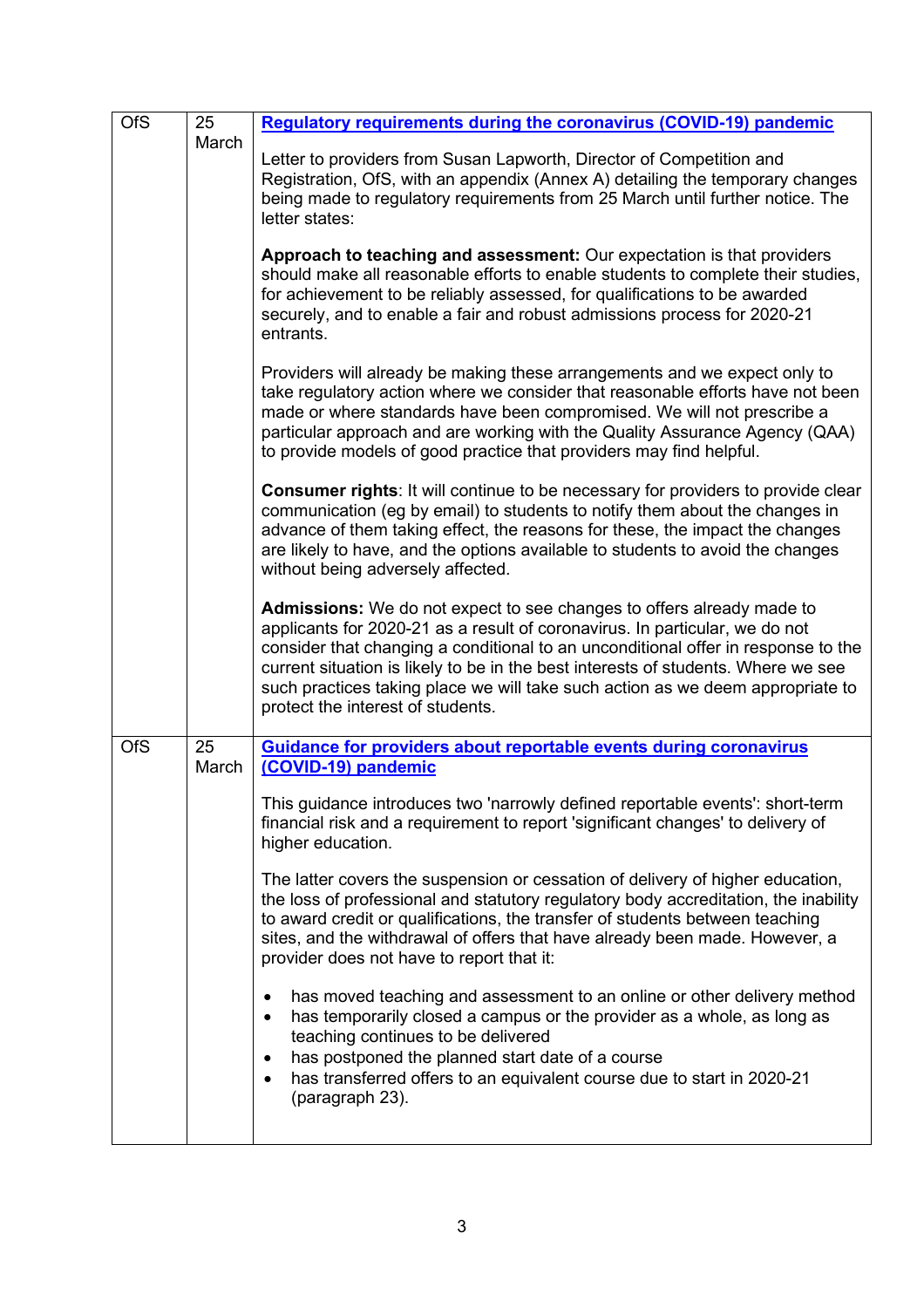| <b>OfS</b> | 26<br>March | Uni Connect programme: An update from the Office for Students<br>This update relates to Uni Connect partnerships designed to encourage<br>participation in higher education by bringing together universities, colleges and<br>other local partners. Partnerships are expected 'to explore alternative modes of<br>engagement and delivery, in particular:<br>how your approach could support broader groups of underrepresented<br>$\bullet$<br>students, not just those in your target schools and wards                                                                                                                                                                                                                                                                                                                                                                                                                                                                                                                             |
|------------|-------------|----------------------------------------------------------------------------------------------------------------------------------------------------------------------------------------------------------------------------------------------------------------------------------------------------------------------------------------------------------------------------------------------------------------------------------------------------------------------------------------------------------------------------------------------------------------------------------------------------------------------------------------------------------------------------------------------------------------------------------------------------------------------------------------------------------------------------------------------------------------------------------------------------------------------------------------------------------------------------------------------------------------------------------------|
|            |             | the information, advice and guidance needs of students applying to higher<br>$\bullet$<br>education in the current admissions cycle.'                                                                                                                                                                                                                                                                                                                                                                                                                                                                                                                                                                                                                                                                                                                                                                                                                                                                                                  |
| <b>OfS</b> | 3 April     | <b>Quality and Standards guidance during coronavirus (COVID-19)</b><br>pandemic<br>This substantial piece of guidance is best read in its entirety. It provides<br>information on the interpretation of the regulatory framework, particularly its 'B<br>conditions' (B1-B5) covering quality and standards during the pandemic.                                                                                                                                                                                                                                                                                                                                                                                                                                                                                                                                                                                                                                                                                                       |
| <b>OfS</b> | 3 April     | <b>Extension of moratorium on unconditional offer-making</b><br>This letter to accountable officers includes the following comment on calculated<br>A-level grades and admission to higher education:<br>The Department for Education and Ofqual have today published guidance for<br>schools, pupils and parents to provide clarity about the process for the award of<br>A-level qualifications this year. The guidance is clear that the grades awarded<br>to students will have equal status to those awarded in other years and should<br>be treated in this way by universities and colleges. The date for A-level results<br>will be announced shortly. This means that the admissions process for 2020-21<br>will run in a similar way to previous years. There is therefore no reason for<br>providers to make unconditional offers or to make changes to existing offers for<br>those applicants awaiting their Level 3 qualifications and for whom admissions<br>decisions are normally predicated on these qualifications. |
| <b>OfS</b> | 17<br>April | <b>Further extension to moratorium on unconditional offer-making</b><br>This letter to accountable officers sets out details of a second extension to the<br>moratorium on unconditional offers.                                                                                                                                                                                                                                                                                                                                                                                                                                                                                                                                                                                                                                                                                                                                                                                                                                       |
| <b>OfS</b> | 22<br>April | <b>Coronavirus briefing note on student accommodation</b><br>This briefing note concerns providers' responsibilities to students who were<br>unable to return home before lockdown commenced on 23 March 2020, and<br>the mitigation of rent arrears in both provider-managed and private sector<br>accommodation.<br>If students believe their accommodation provider is behaving unfairly during the<br>pandemic, they can report them to the Competition and Markets Authority.<br>It has relevance in terms of planning for next year and accommodation<br>considerations, particularly if we see restrictions being lifted and then imposed<br>again.                                                                                                                                                                                                                                                                                                                                                                             |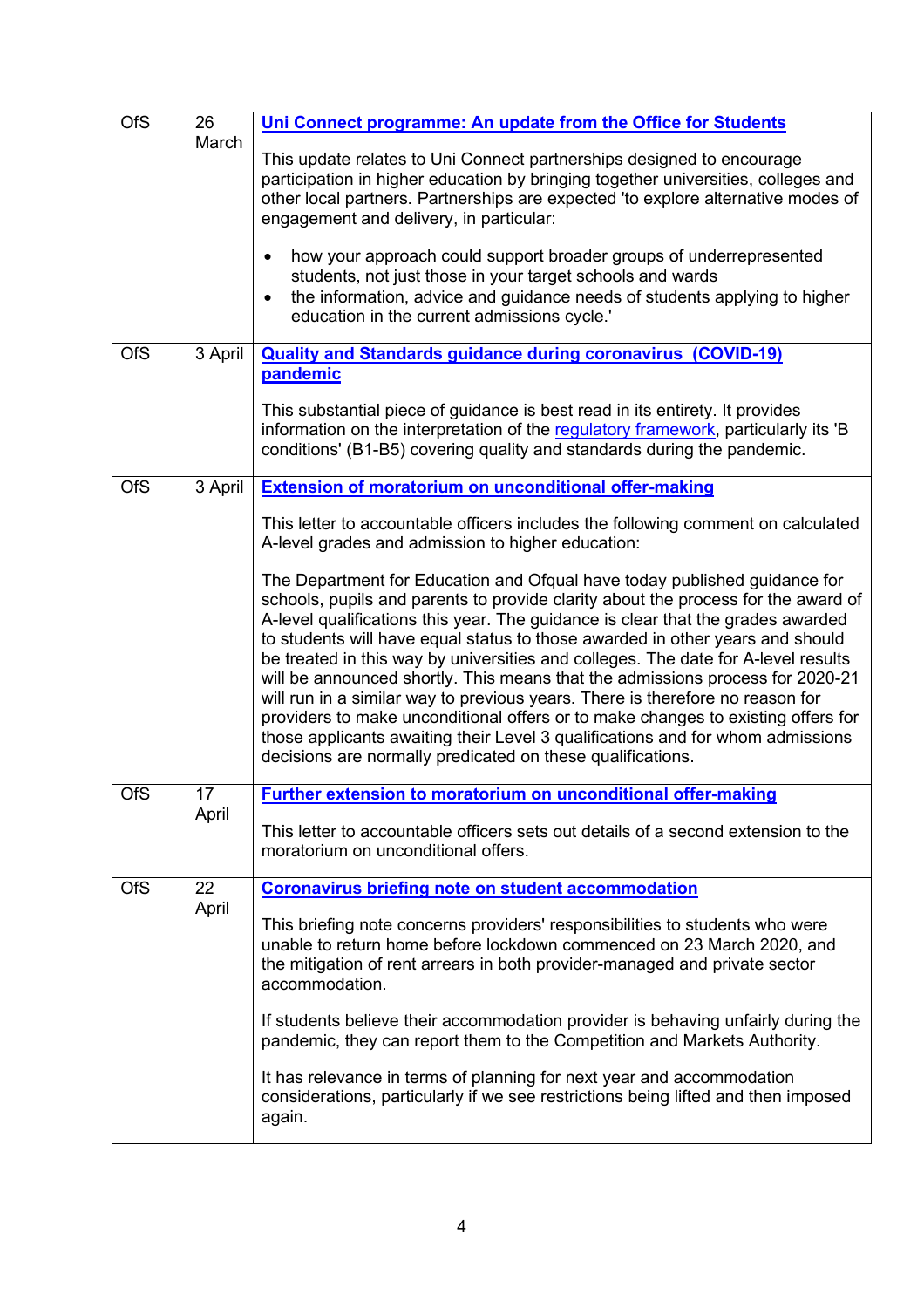| <b>OfS</b> | 30    | <b>Supporting student mental health</b>                                                                                                                                                                                                                                                                                                                                                                                                                                                                                                                                                                                                                                                                                                                                                                                                                                                                                                         |
|------------|-------|-------------------------------------------------------------------------------------------------------------------------------------------------------------------------------------------------------------------------------------------------------------------------------------------------------------------------------------------------------------------------------------------------------------------------------------------------------------------------------------------------------------------------------------------------------------------------------------------------------------------------------------------------------------------------------------------------------------------------------------------------------------------------------------------------------------------------------------------------------------------------------------------------------------------------------------------------|
|            | April | This briefing note references the OfS regulatory guidance published at the<br>beginning of April 2020 (see above) which stated that 'all students are likely to<br>require increased pastoral support and resources to support their wellbeing'<br>during this period, and made clear the OfS expectation that universities and<br>colleges should take 'reasonable steps to put in place equivalent alternative<br>arrangements for such support for all students'. The briefing note provides<br>examples of the practical steps universities and colleges are taking to support<br>their students' mental health and wellbeing in challenging circumstances. In<br>doing so, it considers how they are supporting the mental health and wellbeing<br>of the general student population, students with a declared mental health<br>condition and others who may be particularly vulnerable during this time. There<br>are four main sections: |
|            |       | Supporting the mental wellbeing of the general student population<br>$\bullet$<br>Supporting the mental health and wellbeing of students most vulnerable to<br>$\bullet$<br>the impact of the pandemic<br>Supporting the mental health and wellbeing of healthcare students moving<br>$\bullet$<br>into clinical practice<br>Supporting the mental health of students with declared mental health<br>conditions.                                                                                                                                                                                                                                                                                                                                                                                                                                                                                                                                |
|            |       | The penultimate section 'Looking Ahead' includes the following information<br>about transitions:                                                                                                                                                                                                                                                                                                                                                                                                                                                                                                                                                                                                                                                                                                                                                                                                                                                |
|            |       | <b>New students:</b> the transition from school to higher education in the<br>$\bullet$<br>2020-21 academic year will be very different from the usual pathway. The<br>closure of schools from March 2020 and the cancellation of GCSE, A-level<br>and BTEC exams means that students entering higher education over the<br>coming years may have missed out on key aspects of their academic and<br>personal development. Some may struggle academically in their first term<br>or beyond. This may be a particular issue for students from<br>underrepresented groups, as much of their outreach activity will have<br>been delivered in different ways during this period.                                                                                                                                                                                                                                                                   |
|            |       | <b>Current students:</b> depending on how a university or college's learning and<br>$\bullet$<br>teaching arrangements are running during the lockdown period, students<br>may have missed out on academic learning or other student experiences.<br>This broad group includes:                                                                                                                                                                                                                                                                                                                                                                                                                                                                                                                                                                                                                                                                 |
|            |       | Students returning from planned placement years, or years<br>$\circ$<br>abroad, may have missed key elements of their courses.<br>Healthcare students (non-final year) may experience significant<br>$\circ$<br>changes to their clinical placements during the pandemic and beyond.<br>Those undertaking placements may have been exposed to challenging<br>and distressing situations.<br>Postgraduate research students may have paused their studies,<br>$\circ$<br>including because it has not been safe to conduct research activities.<br>Graduating students are likely to experience high competition for<br>$\circ$<br>employment, potentially the withdrawal of job offers and potentially<br>delays to the start of postgraduate courses.                                                                                                                                                                                          |
|            |       | Given the disruption to normal study patterns, and potential longer-term<br>changes to higher education as a result of the coronavirus pandemic, it is                                                                                                                                                                                                                                                                                                                                                                                                                                                                                                                                                                                                                                                                                                                                                                                          |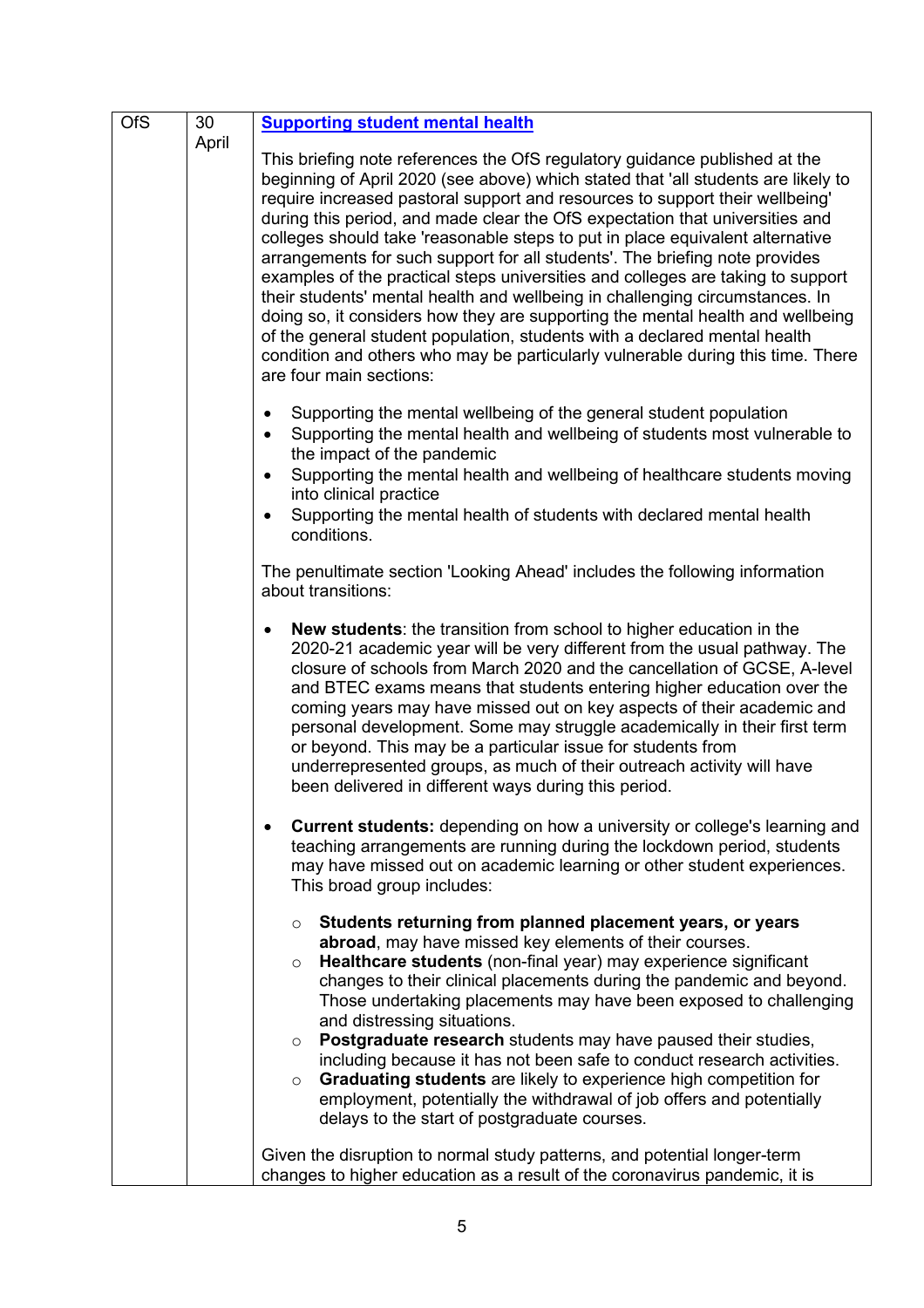|                               | possible that universities and colleges will see new patterns in their students'<br>mental health and wellbeing emerge.                                                                                                                                                                                                                                                                                                                                                                                                                                                                                                                                                                                                                                                                                                                                                                                                                                                                                                                                                                                                                                                                                                                                                                                                                                                                                                                                                                                                                                                                                                                                                                                                                                                                       |  |  |
|-------------------------------|-----------------------------------------------------------------------------------------------------------------------------------------------------------------------------------------------------------------------------------------------------------------------------------------------------------------------------------------------------------------------------------------------------------------------------------------------------------------------------------------------------------------------------------------------------------------------------------------------------------------------------------------------------------------------------------------------------------------------------------------------------------------------------------------------------------------------------------------------------------------------------------------------------------------------------------------------------------------------------------------------------------------------------------------------------------------------------------------------------------------------------------------------------------------------------------------------------------------------------------------------------------------------------------------------------------------------------------------------------------------------------------------------------------------------------------------------------------------------------------------------------------------------------------------------------------------------------------------------------------------------------------------------------------------------------------------------------------------------------------------------------------------------------------------------|--|--|
| <b>OfS</b><br>4 May           | <b>Regulator warns of penalties for recruitment practices that undermine</b><br>student interests and stability of higher education<br>This media release states:<br>'Applicants need to have confidence that the admissions process will be<br>conducted as fairly and transparently this year as it would be in any other year.<br>Current students need to know that their university will be able to continue<br>delivering high quality courses. And potential future students will be best served<br>by a higher education system that continues to offer a wide range of course<br>options. We are especially concerned that any unfair practices during this crisis<br>could particularly harm the chances of those who are already more vulnerable,<br>at a time when information, advice and guidance is less readily available than<br>might normally be the case'.<br>(Nicola Dandridge, Chief Executive of the OfS)                                                                                                                                                                                                                                                                                                                                                                                                                                                                                                                                                                                                                                                                                                                                                                                                                                                              |  |  |
| $4 - 26$<br><b>OfS</b><br>May | Consultation on the integrity and stability of the English higher education<br><b>sector</b><br>This material provides information about the launch of the OfS consultation on<br>proposals for a new condition of registration lasting one year in the first<br>instance and enabling OfS to impose substantial financial penalties on<br>universities and colleges that change their admissions strategies because of<br>financial pressures related to the coronavirus pandemic. This could include:<br>changing student recruitment practices in an effort to increase student<br>٠<br>intake beyond normal levels, for example, by converting existing conditional<br>offers to unconditional, lowering academic or language requirements for<br>international applicants, offering incentives for students to accept offers, or<br>engaging in aggressive marketing activity designed to attract students<br>away from other choices<br>making misleading statements about other universities in an attempt to<br>discourage students from attending them, for example, by claiming that<br>other universities are failing to support or provide tuition to their students<br>during the pandemic<br>making decisions that do not demonstrate high standards of good<br>$\bullet$<br>governance and could undermine public trust and confidence in higher<br>education, for example, by using government financial assistance for<br>purposes that do not serve the interests of students or the public<br>failing to comply with public commitments, for example, by publicly<br>$\bullet$<br>agreeing to abide by voluntary requirements (such as a Code of Practice)<br>and then failing to do so<br>bypassing UCAS admissions processes where they would normally use<br>٠<br>them. |  |  |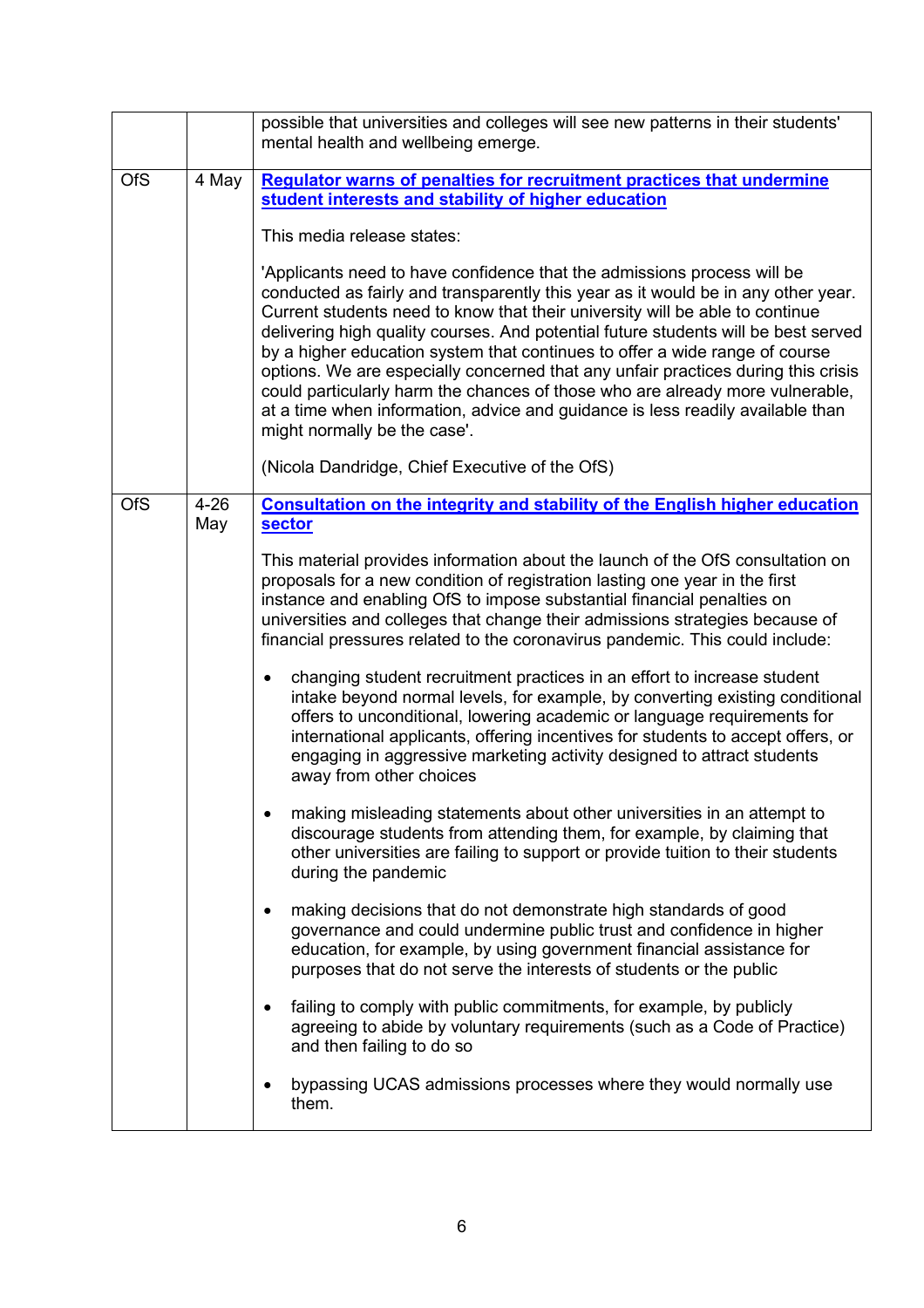# **Guidance for providers in Scotland, Wales and Northern Ireland**

| <b>Source</b>                                                             | <b>Date</b><br>(2020) | <b>Document</b>                                                                                                                                                                                                                                                                                                                                               |
|---------------------------------------------------------------------------|-----------------------|---------------------------------------------------------------------------------------------------------------------------------------------------------------------------------------------------------------------------------------------------------------------------------------------------------------------------------------------------------------|
| <b>Scottish</b><br>Funding<br>Council<br>(SFC)                            | 5 May                 | www.sfc.ac.uk/news/2020/news-79329.aspx<br>A dedicated COVID-19 page provides links to a range of information<br>for providers including sector communications and FAQs                                                                                                                                                                                       |
| <b>Scottish</b><br>Public<br><b>Services</b><br>Ombudman<br>(SPSO)        | Accessed<br>16 May    | www.spso.org.uk/covid-19-update-for-public-service-organisations<br>Information on complaints handling and FAQs during COVID-19                                                                                                                                                                                                                               |
| Higher<br>Education<br>Funding<br>Council for<br><b>Wales</b><br>(HEFCW)  | Accessed<br>16 May    | www.hefcw.ac.uk/working with he providers/coronavirus/coronaviru<br>s.aspx<br>Information including a link to a Circular letter (dated 4 May) to heads<br>of higher education institutions on the impact of COVID-19 on higher<br>education providers in Wales.<br>Information in the Welsh language can be accessed from the home<br>page at www.hefcw.ac.uk |
| Office of the<br>Independent<br>Adjudicator<br>(OIA)                      |                       | www.oiahe.org.uk<br>Information from the OIA also applies to providers in Wales (see first<br>table for specific links)                                                                                                                                                                                                                                       |
| <b>Northern</b><br><b>Ireland Direct</b><br>Government<br><b>Services</b> | Accessed<br>16 May    | www.nidirect.gov.uk/articles/coronavirus-covid-19-advice-schools-<br>colleges-and-universities<br>Information on schools, colleges and universities during COVID-19                                                                                                                                                                                           |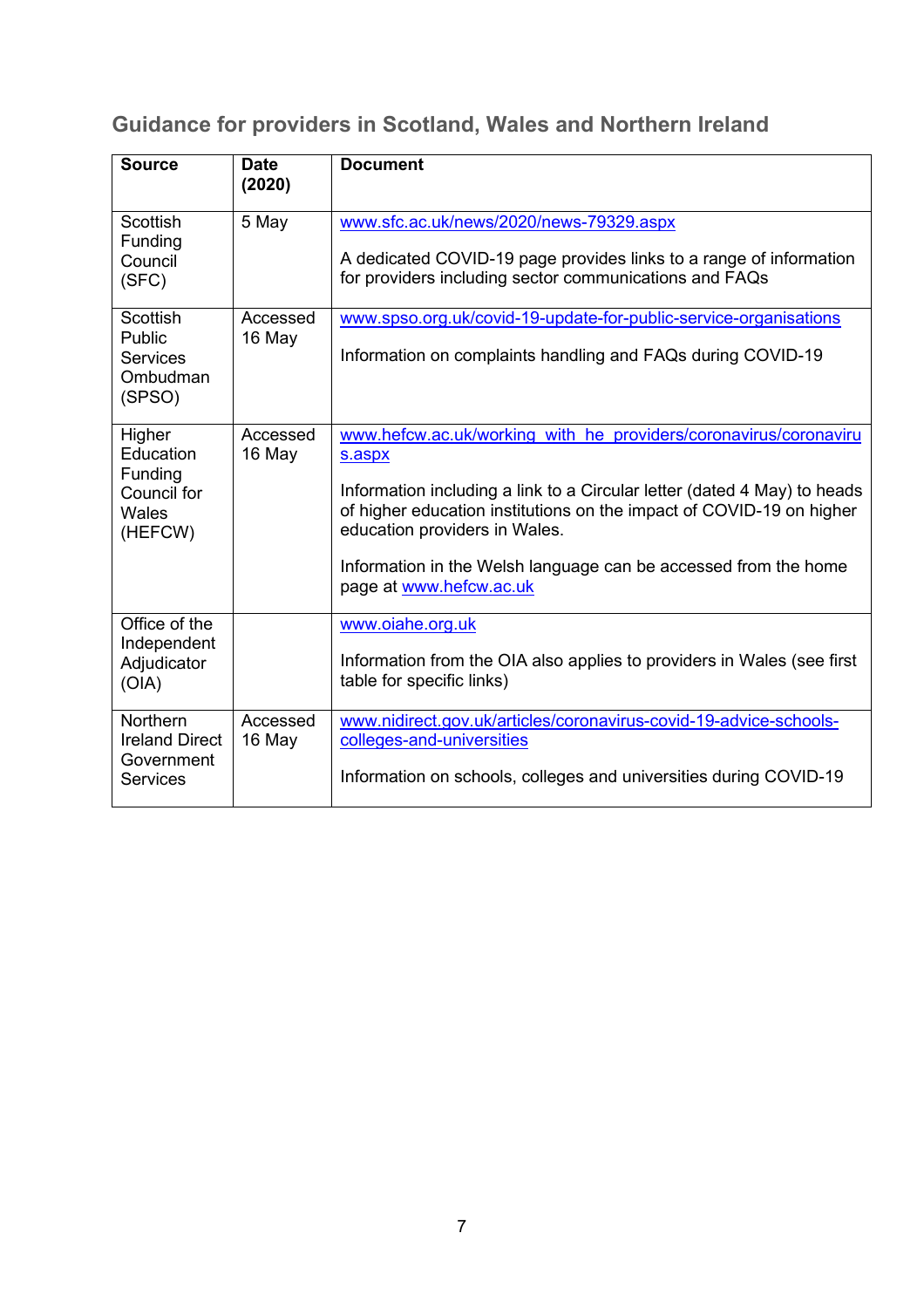# **Supporting resources**

| <b>Source</b>                    | <b>Date</b><br>(2020) | <b>Document</b>                                                                                                                                                                                                                                                                                                                                                                                                                                                                                                                                                                                                                                                                                                            |
|----------------------------------|-----------------------|----------------------------------------------------------------------------------------------------------------------------------------------------------------------------------------------------------------------------------------------------------------------------------------------------------------------------------------------------------------------------------------------------------------------------------------------------------------------------------------------------------------------------------------------------------------------------------------------------------------------------------------------------------------------------------------------------------------------------|
| QAA<br>Scotland                  |                       | <b>Completed Enhancement Themes: Student Transitions</b><br>A range of resources from the Enhancement Theme on student<br>transitions. Developed during 2014-17 the resources include:<br>a transitions map<br>$\bullet$<br>transition skills and strategies (summarised in a blog on the<br>$\bullet$<br>QAA COVID-19 pages)<br>equality and diversity<br>$\bullet$<br>experiences and needs of international students.<br>Three inter-institutional collaborative projects focused on student skills<br>development and the use of technology and online resources                                                                                                                                                       |
| Wrexham<br>Glyndŵr<br>University |                       | <b>The Confident Learner - Online Course</b><br>This free course offered by Wrexham Glyndŵr University aims to support<br>students transitioning to university and is advertised as being for anyone<br>who:<br>'is transitioning between Level 3 and 4<br>$\bullet$<br>is starting university in September (regardless of university)<br>$\bullet$<br>is thinking about starting a part-time or professional course but is not<br>$\bullet$<br>100% sure due to low qualifications<br>has already applied to university but needs to increase their entry<br>$\bullet$<br>grades.'<br>It offers 20 credits at Level 4 and is assessed via a portfolio and a<br>presentation.                                              |
| QAA<br>Scotland                  | 1 April               | <b>Focus on: Technology Enhanced learning</b><br>(Note: this is also available on our COVID-19 pages)<br>This is one of the QAA Scotland's 'Focus On' projects deriving from<br>Scotland's Enhancement-led Institutional Review (ELIR). It was<br>developed in 2019-20 with a Technology Enhanced Learning Sharing<br>Practice online event on 1 April 2020. It contains an extensive Resource<br>Hub intended to support the transition from physical to online learning,<br>organised into sets of materials covering:<br>getting your teaching online<br>$\bullet$<br>lecture recording<br>enhancing inclusions and accessibility<br>٠<br>student participation in co-creation<br>٠<br>policy and strategy development. |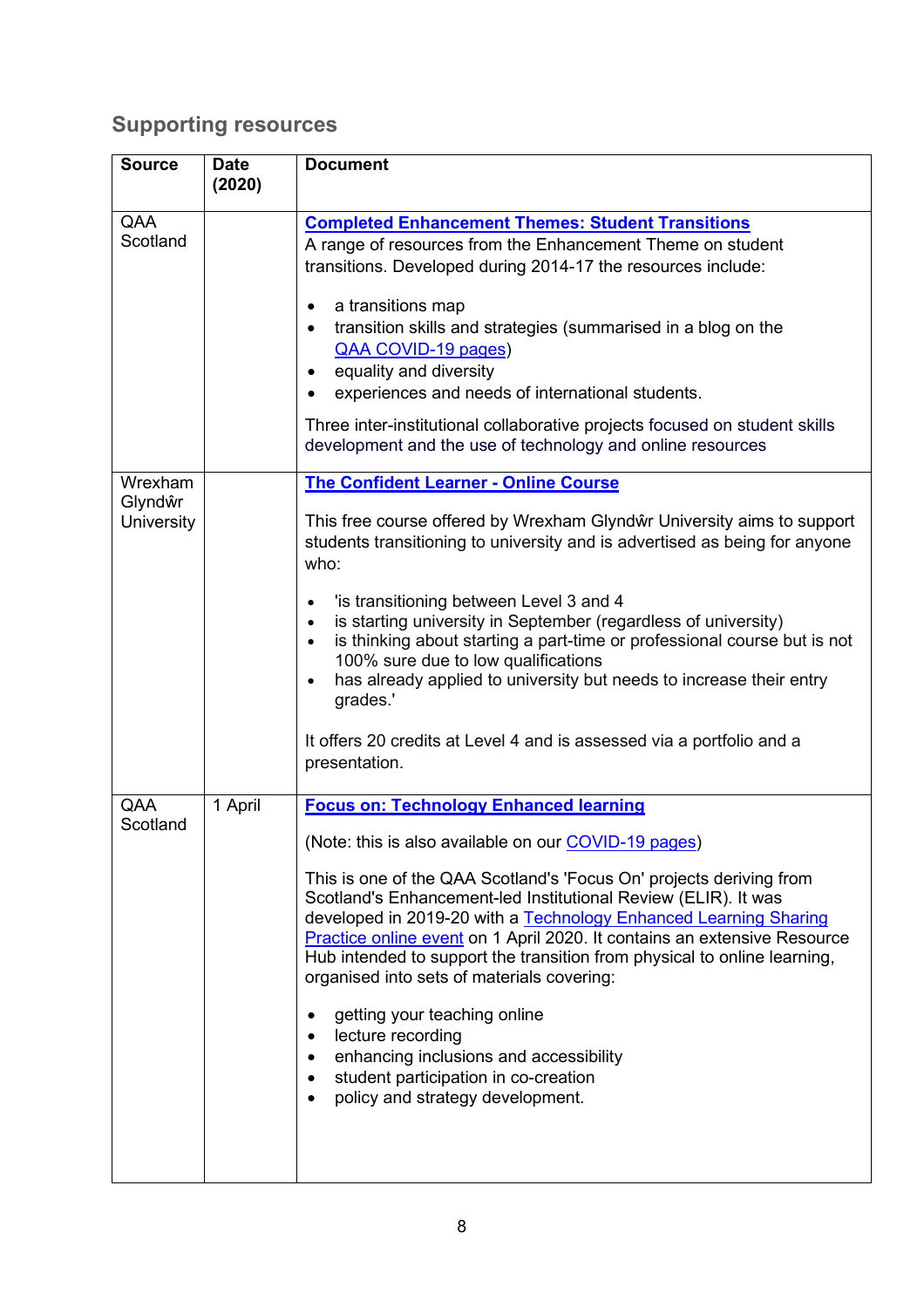|                      |                    | Included with the Resource Hub is Heriot Watt University's 'Rapid<br>Response Toolkit' designed to help university staff move rapidly to<br>support online learning.                                                                                                                                                                                                                                                                                                                                                                  |
|----------------------|--------------------|---------------------------------------------------------------------------------------------------------------------------------------------------------------------------------------------------------------------------------------------------------------------------------------------------------------------------------------------------------------------------------------------------------------------------------------------------------------------------------------------------------------------------------------|
| QAA<br>Scotland      | Accessed<br>16 May | Distance and a sense of belonging in online distance learning<br>This project, supported by QAA Scotland, involved a collaboration<br>between five Scottish universities and created a sense of belonging<br>toolkit which can be access at:<br>www.open.edu/openlearncreate/course/view.php?id=4183<br>It contains practical suggestions for tutors seeking to engage students<br>studying at a distance.                                                                                                                            |
| Advance<br><b>HE</b> | April-May          | <b>Advance HE's 'Creating Socially Distanced Campuses and</b><br><b>Education'</b><br>This project aims to tackle the challenge of the 'socially distanced<br>campus' and comprises: information sharing and exchange, a series of<br>international workshops and of leadership intelligence reports.                                                                                                                                                                                                                                 |
| <b>OIA</b>           |                    | <b>Resources and publications: Case summaries</b><br>The OIA publishes case summaries under a number of themes, one of<br>which is complaints pertaining to consumer rights. A number of these are<br>from the last couple of years and, while not related to the current<br>pandemic, the matters that are raised in some are also pertinent to the<br>challenges faced by providers in the current situation, for example,<br>courses not being delivered as advertised and provision of adequate<br>academic and pastoral support. |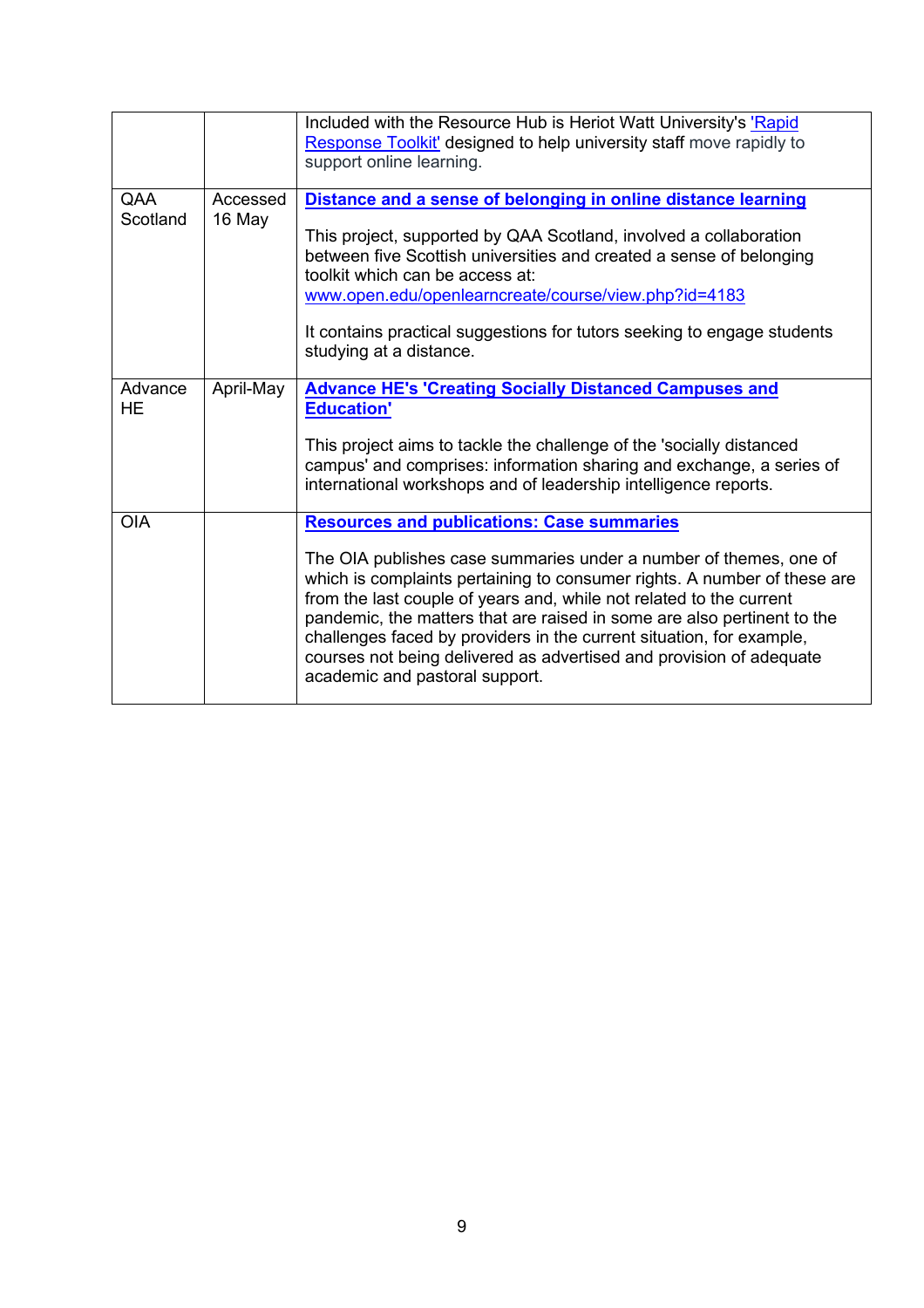### **Comment, opinion and background**

**Note:** the following literature review makes no claim to be complete and, inevitably, stops at a moment in time (mid-May). Many more articles will appear over the coming weeks. It is included here for interest and for the value that it may offer at the time of publication, particularly as many of these publications present questions and reflections that could contribute to higher education providers' immediate planning.

| <b>Source</b>                                | <b>Date</b><br>(2020) | <b>Document</b>                                                                                                                                                                                                                                                                                                                                                                                                                                                                                                                                                                                                                                                                                                                                                                                                                                                                                                                                                                                                |
|----------------------------------------------|-----------------------|----------------------------------------------------------------------------------------------------------------------------------------------------------------------------------------------------------------------------------------------------------------------------------------------------------------------------------------------------------------------------------------------------------------------------------------------------------------------------------------------------------------------------------------------------------------------------------------------------------------------------------------------------------------------------------------------------------------------------------------------------------------------------------------------------------------------------------------------------------------------------------------------------------------------------------------------------------------------------------------------------------------|
| <b>Times</b><br>Higher<br>Education<br>(THE) | 17 March              | Tips for studying online and at home for university students<br>Seeta Bardwell writing for the THE, providing tips for students that<br>might support them engaging successfully in online learning.<br>Potentially useful for thinking about how to support students next year,<br>whether continuing/returning or new.                                                                                                                                                                                                                                                                                                                                                                                                                                                                                                                                                                                                                                                                                       |
| <b>THE</b>                                   | 20 March              | <b>Educating despite the COVID-19 outbreak: lessons from</b><br><b>Singapore</b><br>This article by May Lim includes some reflections that might also be<br>useful for managing the 2020-21 academic year in the UK and<br>supporting continuing and new students in a range of possible<br>scenarios.                                                                                                                                                                                                                                                                                                                                                                                                                                                                                                                                                                                                                                                                                                         |
| Eurydice                                     | 20 April              | How should students be admitted to higher education this year?<br>A short article by David Crosier and Nikol Vasilieiou containing<br>reflections on challenges around fair and transparent admissions for<br>higher education institutions across Europe in the context of<br>COVID-19. This includes reference to the approaches being in taken in<br>different countries, including the UK, and the implications of those<br>different approaches. The article references earlier EU research on<br>admissions and transitions:<br>Study of the impact of admissions systems on higher education<br>outcomes<br>This study comes in two volumes - Volume I is a comparative report<br>and Volume II comprises eight national case studies. The study<br>contains interesting reflections on the types of transitions involved<br>throughout compulsory and post-compulsory education and,<br>specifically, on the transitions from school to higher education, and<br>those within higher education itself. |
| Education<br>Space<br>Consultancy            | 24 April              | The impact of social distancing on teaching delivery<br>The first in a projected fortnightly series from Ben Moreland (Director,<br>Education Space Consultancy). This article provides an overview of the<br>potential impact of COVID-19, on campus management and, in<br>particular, on teaching space including dance studios, science<br>laboratories, computer rooms and lecture theatres. There are<br>implications for student movement (eg one-way corridors), teaching<br>activities (eg group size), loss of teaching space (which could result in                                                                                                                                                                                                                                                                                                                                                                                                                                                  |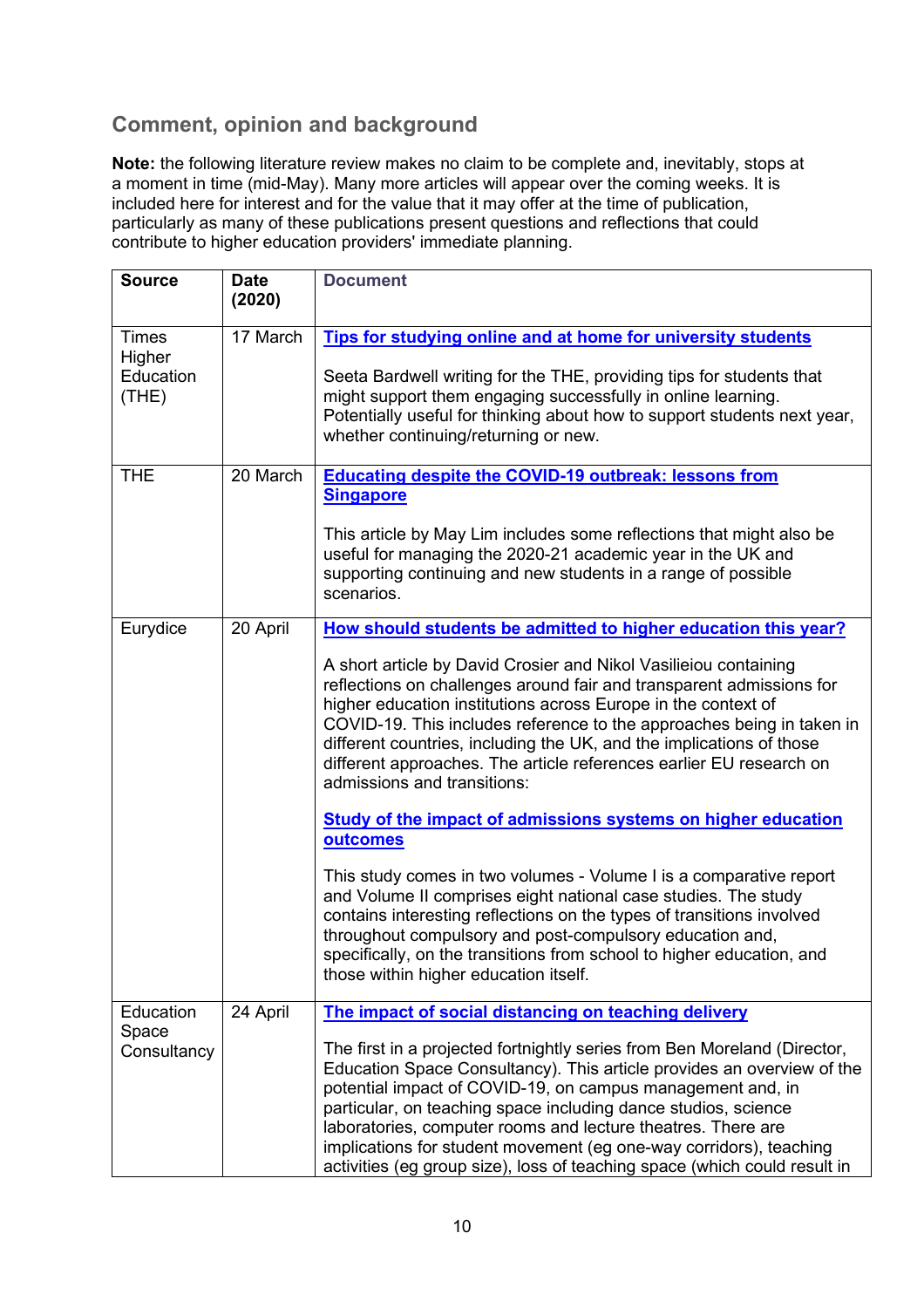|                                            |          | 80% less space in some cases), and timetabling (reduced room<br>capacity/less movement between classes).                                                                                                                                                                                                                                                                                                                                                                                                                      |
|--------------------------------------------|----------|-------------------------------------------------------------------------------------------------------------------------------------------------------------------------------------------------------------------------------------------------------------------------------------------------------------------------------------------------------------------------------------------------------------------------------------------------------------------------------------------------------------------------------|
| WonkHE                                     | 26 April | What is the Covid cohort saying about applying to university?                                                                                                                                                                                                                                                                                                                                                                                                                                                                 |
|                                            |          | This piece by Clare Marchant, Chief Executive of UCAS, provides a<br>summary of applicants' behaviours, noting some of the implications for<br>this year's applicants in terms of an atypical educational experience<br>prior to higher education. It emphasises a need for effective<br>communication with applicants.                                                                                                                                                                                                       |
| <b>THE</b>                                 | 27 April | Could online exams transform how we think about learning?                                                                                                                                                                                                                                                                                                                                                                                                                                                                     |
|                                            |          | It is not just students who will be transitioning next academic year.<br>There is the very real possibility it could be staff as well. This article by<br>Joyce Lau and John Ross provides some thought-provoking examples<br>of what has already been learnt and what it might mean for how higher<br>education operates in the future.                                                                                                                                                                                      |
| Higher                                     | 29 April | Scaling up online education? More haste less speed.                                                                                                                                                                                                                                                                                                                                                                                                                                                                           |
| Education<br>Policy<br>Institute<br>(HEPI) |          | Guest blog from Professor Neil Morris, Chair in Educational<br>Technology, School of Education, University of Leeds. This blog<br>considers the implications of COVID-19 in the context of the findings of<br>a joint project <i>'Unbundled University'</i> by the University of Leeds and the<br>University of Cape Town, funded by ESRC (UK) and NRF (South<br>Africa). A free course entitled 'The Unbundled University, the Market<br>and Digital Technology' which explores the findings is available at<br>FutureLearn. |
| Education                                  | 1 May    | The impact of social distancing on student contact hours                                                                                                                                                                                                                                                                                                                                                                                                                                                                      |
| Space<br>Consultancy                       |          | The second article from Ben Moreland looks in considerable detail at<br>timetabling challenges, modelling scenarios using a range of criteria<br>including type of activity, size of group, delivery hours and onsite<br>contact hours, all set against a background of a very substantial<br>shortfall in teaching space caused by social distancing guidelines. For<br>the example institution used for the modelling, the following changes<br>would be necessary:                                                         |
|                                            |          | All lectures will need to be delivered online.<br>$\bullet$                                                                                                                                                                                                                                                                                                                                                                                                                                                                   |
|                                            |          | Students can now only expect 50 minutes of onsite seminar<br>$\bullet$<br>contact time, for every two hours previously targeted.                                                                                                                                                                                                                                                                                                                                                                                              |
|                                            |          | Students can now only expect one hour of onsite practical contact<br>$\bullet$<br>time, for every three hours previously targeted.                                                                                                                                                                                                                                                                                                                                                                                            |
|                                            |          | The teaching week will increase by 21 hours.<br>$\bullet$                                                                                                                                                                                                                                                                                                                                                                                                                                                                     |
| WonkHE                                     | 3 May    | COVID-19 does discriminate - so we should tackle its impact on<br><b>BAME students</b>                                                                                                                                                                                                                                                                                                                                                                                                                                        |
|                                            |          | This piece by Gurnam Singh includes ways to support BAME students,<br>with advice around creating inclusive learning environments and<br>particular reference to the need to be sensitive to 'imposter syndrome'                                                                                                                                                                                                                                                                                                              |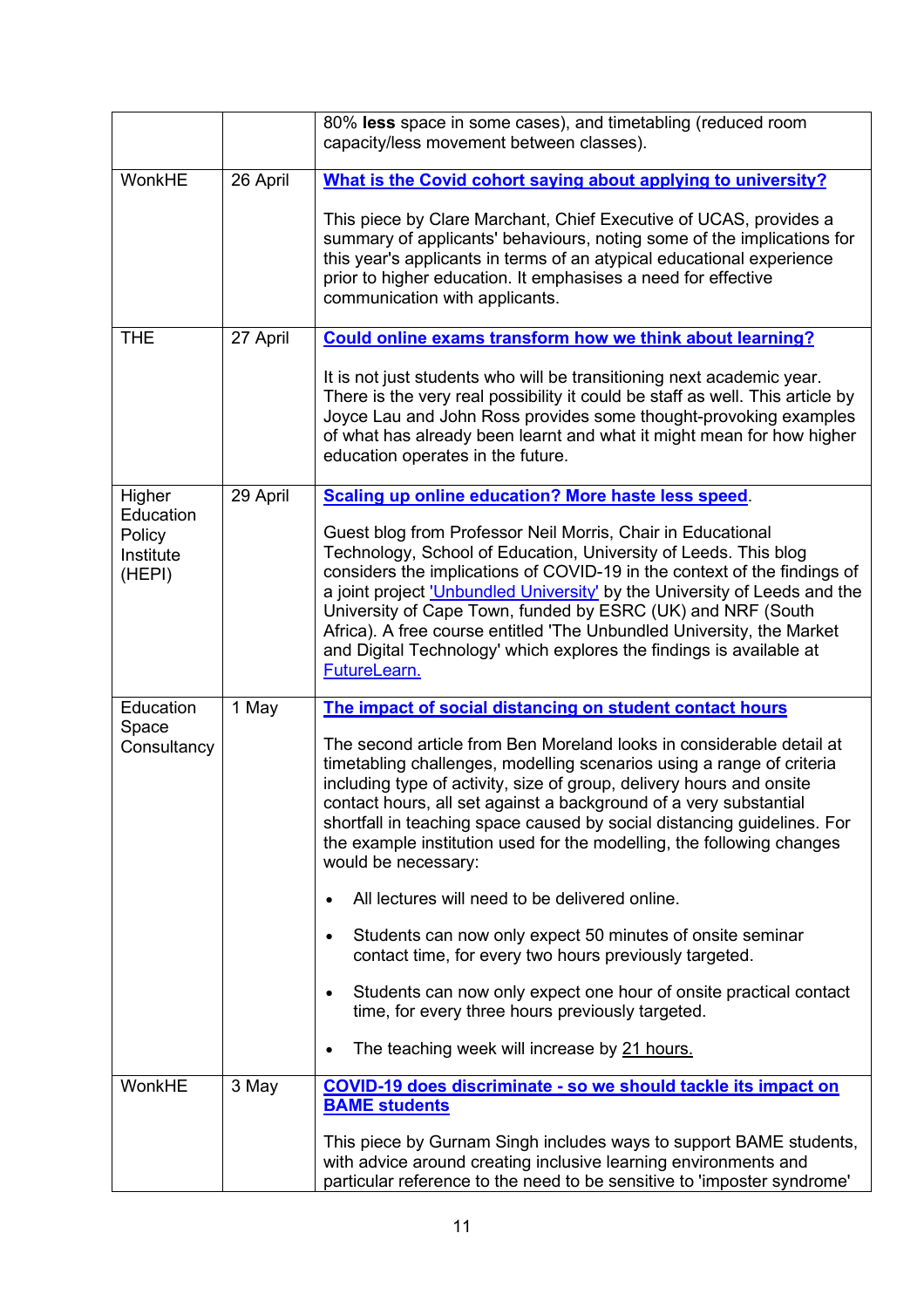|                                      |       | in non-traditional students. It raises some interesting points relevant to<br>managing the successful transition of these students into higher<br>education in the coming academic year.                                                                                                                                                                                                                                                                              |
|--------------------------------------|-------|-----------------------------------------------------------------------------------------------------------------------------------------------------------------------------------------------------------------------------------------------------------------------------------------------------------------------------------------------------------------------------------------------------------------------------------------------------------------------|
|                                      |       | It is true that nobody is immune to catching the virus, but there is<br>$\bullet$<br>strong evidence of disproportionate impact in BAME communities<br>with statistics suggesting that, despite making up 13% of the<br>population, nearly 35% of the most critically ill patients are from<br><b>BAME</b> backgrounds.                                                                                                                                               |
|                                      |       | Rates of poverty among BAME communities have been estimated<br>$\bullet$<br>at double that of white people. Given their socio-economic status,<br>BAME students are more likely to be vulnerable to the economic<br>fallout triggered by COVID-19 and, among other things, this may<br>adversely impact their ability to engage with and complete<br>coursework and assessment tasks, eg access to suitable and<br>reliable equipment and broadband facilitates.      |
|                                      |       | The key to creating inclusive learning environments is to reduce<br>$\bullet$<br>student anxiety and, for non-traditional students, the effects of an<br>'imposter syndrome' or a feeling of less worth, being an outsider<br>and harbouring doubts about one's ability.                                                                                                                                                                                              |
| Improving<br>the Student             | 3 May | Proposal for a staggered return to higher education for new and<br>returning students in the UK                                                                                                                                                                                                                                                                                                                                                                       |
| Experience<br>in Higher<br>Education |       | An alternative plan by Michelle Morgan intended to maximise<br>recruitment, progression, retention and the success of students<br>including the mapping of the academic year. This comprises a proposal<br>and a mapping of the year.                                                                                                                                                                                                                                 |
|                                      |       | A summary of the proposal is also available on WonkHE (7 May).                                                                                                                                                                                                                                                                                                                                                                                                        |
| <b>HEPI</b>                          | 7 May | Above and beyond predictions - No exams presents an<br>opportunity for innovation in contextual admissions                                                                                                                                                                                                                                                                                                                                                            |
|                                      |       | This blog (contributed to the Higher Education Policy Institute by Claire<br>Marchant, Chief Executive of UCAS), provides some statistics around<br>applicant outcomes in comparison to predicted grades. The case for<br>contextualised admissions is considered against this backdrop.                                                                                                                                                                              |
|                                      |       | 'Across the UK last year, nearly 13,000 18-year old UCAS applicants<br>were under predicted in their A levels. That's around 1 in 12.                                                                                                                                                                                                                                                                                                                                 |
|                                      |       | These students, in more conventional times, would seize the moment<br>when taking their exams and excel beyond their teacher's predictions.<br>It's imperative that we as a sector do not overlook them. While some of<br>our new survey work shows applicants are still fixed on their university<br>selections and are keen to do what it takes to get to their dream<br>university, some feel that they have lost their chance to shine by not<br>sitting an exam. |
|                                      |       | These are the students that universities and colleges should now have<br>at the forefront of their mind as the admissions cycle works through to<br>its conclusion. These are the students who could've previously shone                                                                                                                                                                                                                                              |